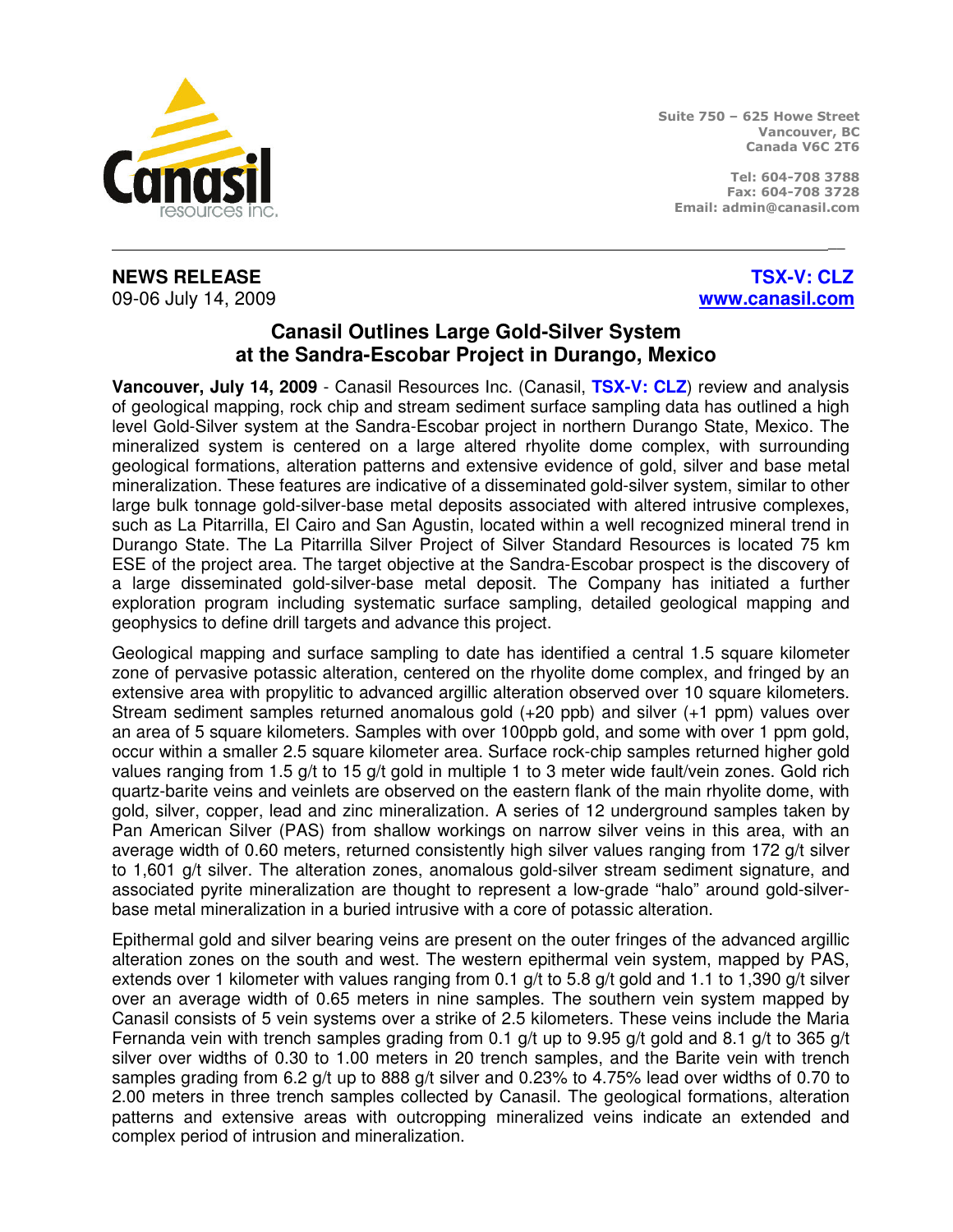Canasil has initiated a program to explore these zones in detail to define targets for drill testing. The program will include further detailed geological mapping and surface sampling to develop consistent surface geochemical grids over the main target zones. These will include the central potassic altered gold area and the fringing advanced argillic alteration zones with associated high-grade silver-gold veins. This program will be followed by a 3D Induced Polarization geophysical survey in the central area to further define drill targets for testing of the numerous mineralized formations observed within this large project area.

The Sandra-Escobar project is located in northern Durango State, Mexico, 200 kilometers northwest of the city of Durango. The project area has excellent access via paved highways, as well as the availability of electricity, water, telecommunications and services from local communities. The project is located on an important mineral trend with many past and presently producing silver-gold mines and deposits, such as Silver Standard's La Pitarrilla deposit, Endeavour Silver's Guanacevi mine, and Great Panther's Topia mine. Canasil holds 100% interest in the 5512 hectares Sandra project claims, and has entered into an option agreement with PAS to earn 51% interest in the 634 hectares adjoining Escobar project claims. Canasil's option agreement with Pan American Silver has created the opportunity for systematic exploration and potential development of this large combined claim area.

The geological mapping and surface sampling data from the combined project area includes 509 samples taken by Canasil, data on 61 samples provided by PAS, and 629 samples taken by LCI, Hecla Mining and Crown Resources, as well as mapping of geological formations and alteration patterns over the project area. The geological mapping and sampling carried out by Canasil was supervised by Erme Enriquez, CPG, Director of Exploration and Development at Minera Canasil S.A. de C.V. Historical sampling and mapping information was from work completed by Hecla mining, Crown Resources and Perry Durning and Bud Hillemeyer of LCI, and historical sampling information reported by PAS was undertaken by J. Carlos Rodriguez, Nestor Barba and Sergio Morfin of PAS. Gary Nordin, P. Geo. British Columbia and Director of Canasil, is the designated Qualified Person for this project in accordance with National Instrument 43-101.

## **About Canasil:**

Canasil is a Canadian mineral exploration company with interests in precious and base metal projects in Durango, Sinaloa and Zacatecas States, Mexico, and in British Columbia, Canada. The Company's directors and management include industry professionals with a track record of identifying and advancing successful mineral exploration projects. The Company is engaged in the exploration of its mineral properties.

For further information please contact:

**Bahman Yamini President and C.E.O. Canasil Resources Inc. Tel: (604) 709-0109 www.canasil.com** 

> Neither TSX Venture Exchange nor its Regulation Services Provider (as that term is defined in the policies of the TSX Venture Exchange) accepts responsibility for the adequacy or accuracy of this release.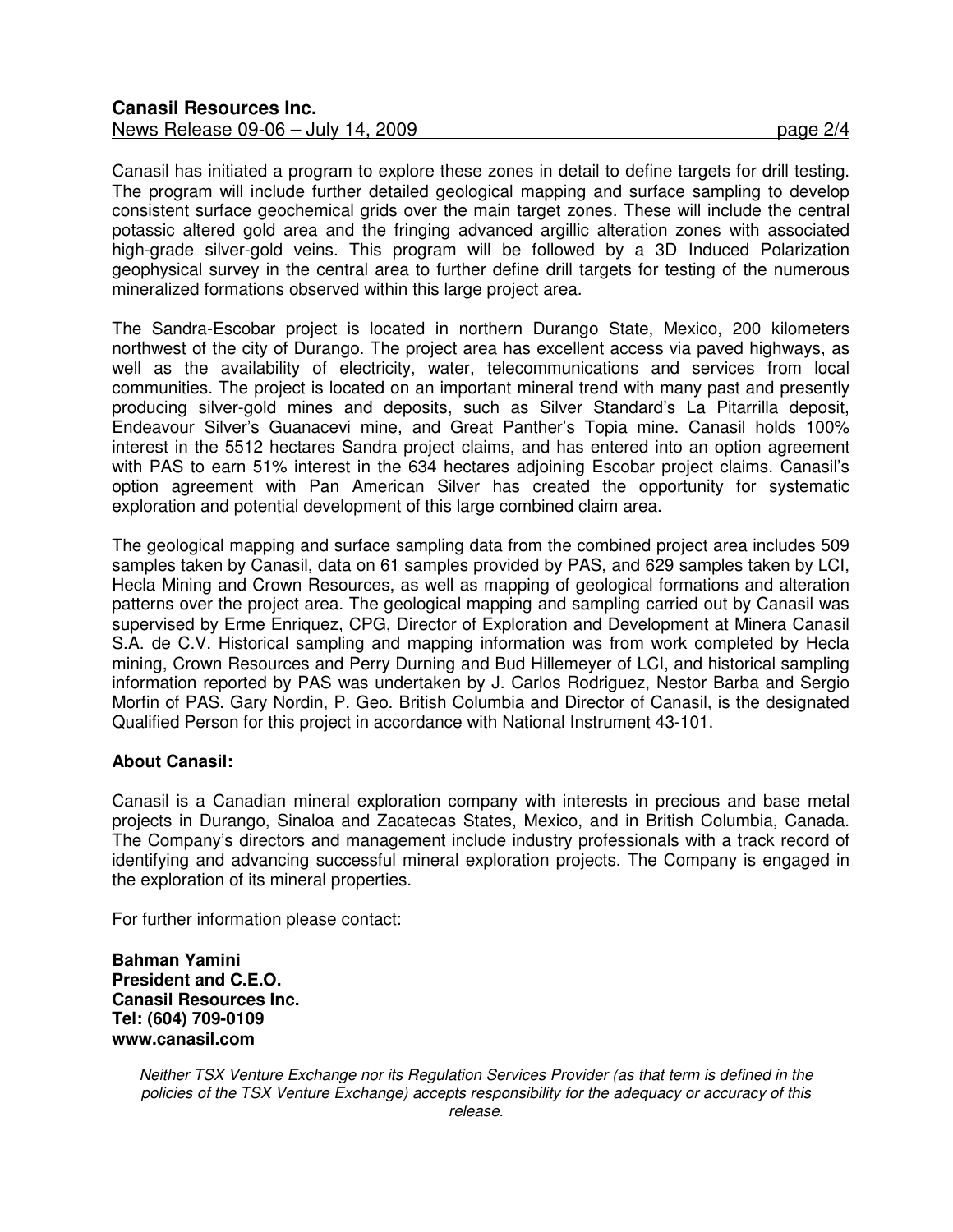

**Google Image of Sandra-Escobar Project Area Showing Classic Physical and Geological Features of Large Intrusive Hosted Disseminated Gold-Silver Systems: Rhyolite Dome Complex with Argillic and Potassic Alteration Envelopes Surrounded by Vein Systems on the East, West and South**